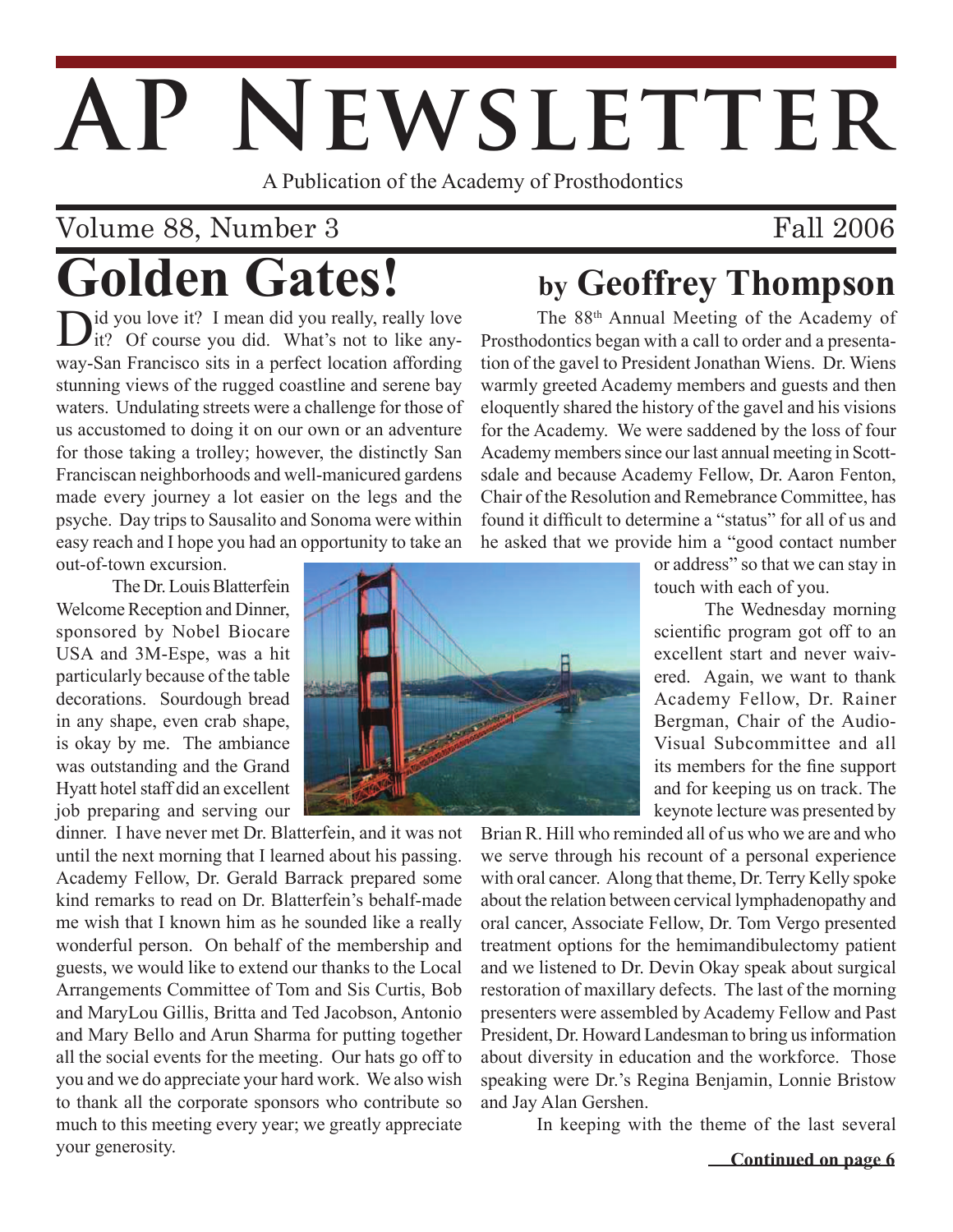## A VERY SPECIAL FEELING THAT ONLY A PROSTHODONTIST CAN UNDERSTAND: **THE PROSTHOGASM**

Feelings are difficult to describe and express at the best of times. Some of us are in tune with our feeling side while many of us have difficulties with this very basic emotional concept. I was treating patients the other day and noticed that when things went really well, I got this very nice feeling. You know, it is the feeling that one gets when a crown fits well, ceramics just look great, a denture needs no adjustment and patients want to pay more than they are actually charged. In our office, we call this experience the PROSTHOGASM. One might call this the ultimate feeling in the prosthodontic practice but in fact this feeling goes beyond the day to day practice of our specialty.

I started thinking about the many personal and professional relationships with my Academy colleagues. As I thought about certain past experiences, I found the same feeling come over me. It can best be described as a warm fuzzy feeling that one gets when one is comfortable and secure and everything is right in the world.

I first had this "special feeling" when I met my soon to be chairman and mentor Gerry Graser. I remember interviewing at Eastman and having Gerry take me under his wing (tough to do since I am much taller than he is) and show me some of the new implant work that was being done. I felt that here was someone who really cared and wanted what was best for his residents, the dental center, the patients and the profession. I knew immediately that I had a great role model. I had a "warm and fuzzy feeling". There is no doubt in my mind that over the years, Gerry felt the PROSTHOGASM on different occasions.

Several years later when I returned to Toronto, I started to work with George Zarb. This "warm and fuzzy" feeling continued as I developed myself under his guidance. I could feel this large umbrella over me protecting me from



the common issues that come up in a university environment. I always knew that there was someone out there looking for out for me. There were times when we may have agreed to disagree (talk to me over a beer and I may spill the beans), but constructive efforts were always in place to settle any issues. The feeling that I describe was always present in our University setting.

When I joined the Academy this "feeling" continued. I had the opportunity to meet many of the legends in prosthodontics and not only learn from them but meet with them at the social level. The general embrace of the Academy always left me with that warm and fuzzy feeling.

I continue to enjoy this feeling on a day to day basis.

What is interesting is that as I get older, the PROSTHOGASM takes on a different form. I now find myself giving to my students and residents in the same way that my mentors gave to me. My mentors are not limited to my Chairmen and those who taught me prosthodontics, but also to those who taught me how to live life to its fullest. Many in the Academy have been part of this process.

I always look forward to seeing all of you so that we may all enjoy in the PROSTHOGASM experience. This is a feeling that we will always share. (Do you think we can get it into the Glossary?)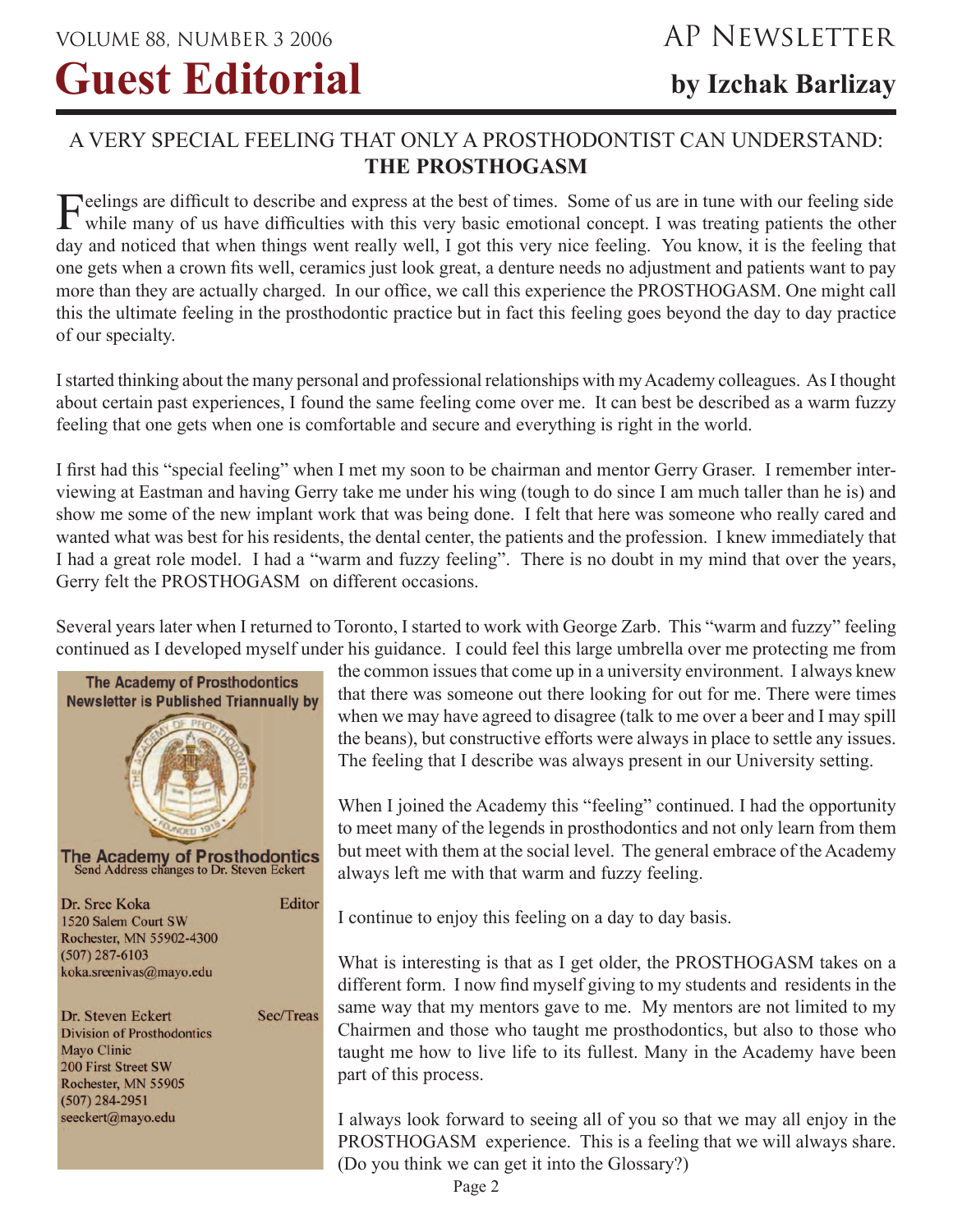### VOLUME 88, NUMBER 3 2006

# **Secretary-Treasurer Notes** by Steven Eckert

If I had any doubts about my level of involvement as Secretary-Treasurer of the Academy of Prosthodontics these were laid to rest by the arrival of the four, casket sized boxes filled with important Academy documents. I am hopeful that the appearance of these containers is not foreshadowing my future after three years in this job.

In all seriousness, the transition from Steve Campbell to me is moving along quite well. We have had numerous communications and I believe that the transition will continue to be relatively painless.

It is interesting to see how much information transfers among members of a group like the Academy of Prosthodontics. Fortunately the transition from recording secretary to secretary-treasurer allows an individual to grow into the position. It is difficult to imagine what it was like in prior days when the secretary-treasurer started from scratch the day after the scientific session concluded.

The really good news is that the Academy continues to prosper. Meeting attendance has been strong among members and guests. Responses to questions regarding the quality of meeting routinely provide favorable responses. The Academy continues to attract interest among bright and articulate individuals who are looking for ways to become involved. Consequently we are growing.

At this year's meeting Cliff Van Blarcom moved to Junior Life Fellow status while Lawrence Green, Donna Hecker, Jamie Kaukinen, Christopher Marchack and Geoffrey Thompson were elevated to Academy Fellowship. The Academy added two new Associate Fellows, Drs. Brian Fitzpatrick and Debra Haselton. When you see any of these folks please feel free to congratulate them on their achievements.

San Francisco was a wonderful location for an Academy meeting. Social arrangements were handled in an exemplary fashion by the Local Arrangements Committee of Bob and Marylou Gillis, Ted and Britta Jacobson, Tom and Sis Curtis as Honorary Chairs, Antonio and Mary Bello and Arun Sharma. The Iron Chef Competition must have made quite an impression because Susan continues to talk about it. In addition, I know that I will

never wear another hat without thinking about the Beach Blanket Babylon. Of course, when I wear a hat it's to protect my head, as it is now devoid of natural protection, rather than to make a fashion statement.

In late November you should receive a dues statement. The dues statement will reflect the current JPD subscription rate. In addition the advanced meeting payment of \$250 will be included on the dues statement. This advanced meeting payment will not apply to Life Fellows of the Academy. Please note that the advanced meeting payment is not refundable but at this amount of money will be credited to payment for social events.

The next meeting of the Academy of Prosthodontics will be held in New York City. I know that the Local Arrangements Committee is already hard at work to ensure that this meeting will exceed our expectations. The committee consists of Harold and Sheila Litvak, Frank and Joan Panno as Honorary Chairs, Gerald and Adrienne Barrack, Larry and Bernadette Brecht, Jonathan and Maxine Ferencz, and Todd and Georgia-Sue Lerner. If you have any special requests please feel free to contact any of the committee members help meet those needs

In closing this Secretary-Treasurer report I want to thank you for this opportunity to serve the Academy of Prosthodontics. If there is anything that I can do to help any members of this organization in any way please feel free to contact me and I will do my best to help. The best way to reach me is by e-mail at: seeckert@mayo.edu but all the other methods of communication also work. I look forward to seeing you all in the near future.

Steven Eckert Mayo Clinic W4B 200 1<sup>st</sup> Street SW Rochester, MN 55905, USA 507 284 2951 507 284 8082 (Fax) seeckert@mayo.edu 507 288 7546 (home)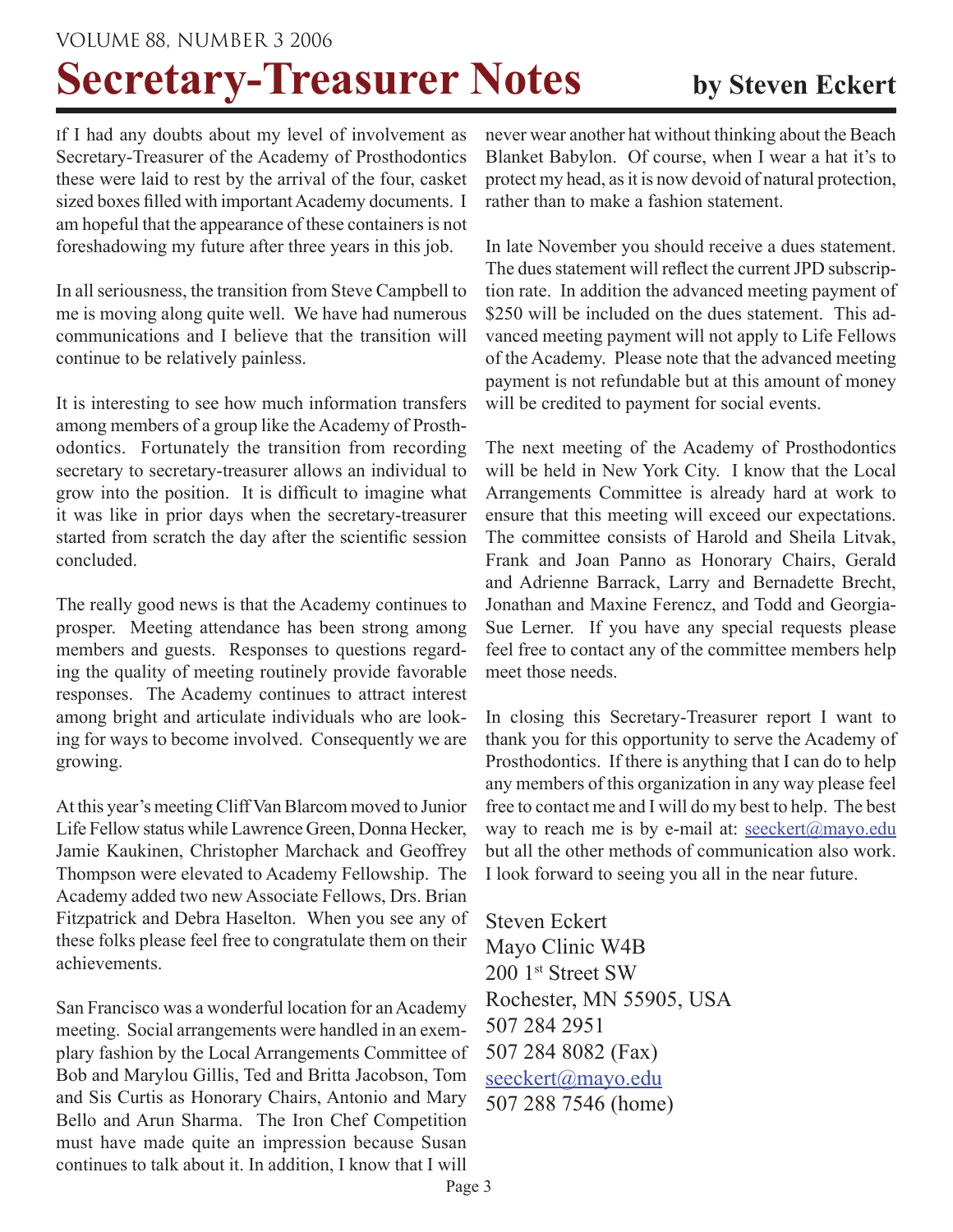## **2006-2007 Committees**

#### **By-Laws Committee**

Carl Andres, Chair Richard P. Frank Jack Gerrow Cliff VanBlarcom

#### **Communications Committee**

Sreenivas Koka, Chair Geoffrey Thompson, co-chair Izchak Barzilay Antonio Bello Larry Brecht Jim Chandler Peter Stevenson-Moore

#### **Community Outreach**

Eric Rasmussen, Chair David Brown Jim DeBoer Robert Gillis Donna Hecker William Kotowicz Brock Love Kenneth May Dorsey Moore Jeffrey Rubenstein

#### **Corporate Liaison Committee**

Ken Malament, Chair Stephen Campbell Gary Goldstein Harold Litvak Dan Nathanson.

#### **Editorial and Publications Committee**

Jane Brewer, Chair Steven Sadowsky, Co-Chair Ana Diaz-Arnold Roman Cibirka Carlo Ercoli Ken May Ben Wu

#### **Education and Research Committee**

Clark Stanford, Chair Alan Carr Lily Garcia Kent Knoernschild Lisa Lang James Taylor Benjamin Wu

#### **Fellowship Committee**

Charles Goodacre, Chair David Eggleston Rhonda Jacob Gary Goldstein Thomas Taylor

#### **Associate Fellows Subcommittee**

Tom Vergo, Chair Peter Stevenson-Moore, Co-Chair

#### **Finance Committee**

Harold Litvak, Chair Salvatore Esposito Cliff VanBlarcom

#### **History and Records Committee**

Kent Knoernschild, Chair C. Jerry Andres Lawrence Green Geoffrey Thompson J. Hart Long, consultant

#### **Photography Subcommittee**

James A. Chandler, Chair Carlo Marinello co-chair Dorsey Moore Ross Tallents Benjamin Wu

#### **Local Arrangements Committee**

Harold and Sheila Litvak, Chairs Frank and Joan Panno, Honorary Chairs Gerald and Adrienne Barrack Larry and Bernadette Brecht Jonathan and Maxine Ferencz Todd and Georgia-Sue Lerner, guest member

#### **Registration Subcommittee**

Steven Riedy, Chair Carlo Ercoli Brian Fitzpatrick Debra Haselton Donna Hecker Jamie Kaukinen Thomas Vergo

#### **Nomenclature Committee**

Cliff VanBlarcom, Chair David Brown Steven Eckert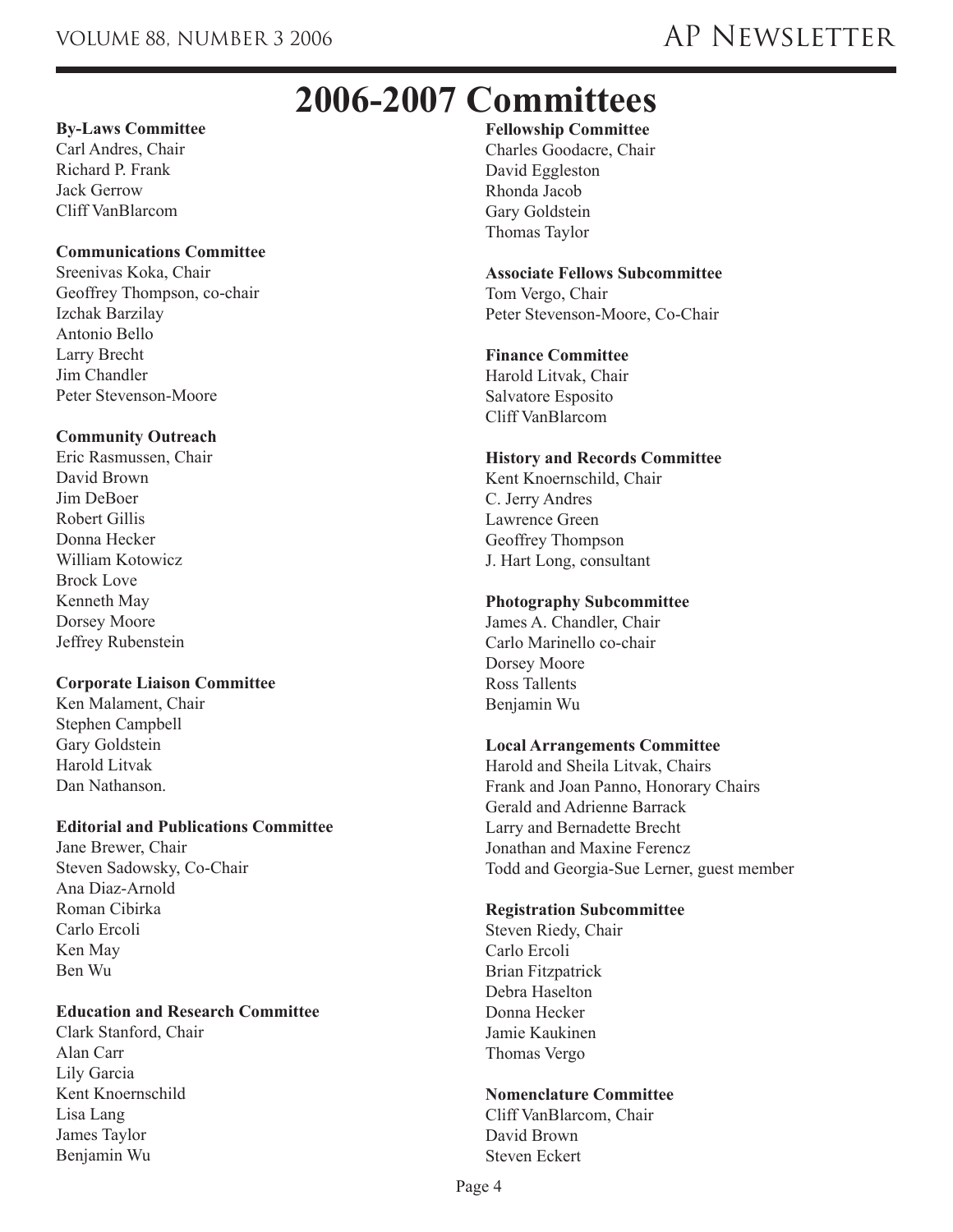#### VOLUME 88, NUMBER 3 2006

#### **Nomenclature Committee (continued)**

Charles Goodacre Dan Nathanson Shane White

#### **Officers Committee (Bylaws directed)**

Gary Goldstein, Chair Rhonda Jacob Stephen Campbell Steven Eckert Sreenivas Koka

#### **Place of Meeting Committee**

Steven Eckert, Chair Stephen Campbell Charles Goodacre David Eggleston Thomas Taylor

#### **Policy Committee**

David Eggleston, Chair Izchak Barzilay Steven Eckert Theodore Jacobsen Edward Plekavich Thomas Taylor Hans-Peter Weber

#### **Scientific Program Committee**

Stephen Campbell, Chair Kent Knoernschild Kenneth Malament Stephen Parel Hans-Peter Weber George Zarb

#### **Audio Visual Subcommittee**

Christopher Marchack Chair Carlo Ercoli Jamie Kaukinen Benjamin Wu Rainer H. Bergmann, consultant

#### **Resolutions and Remembrance Committee**

Aaron Fenton, Chairperson Larry Breeding J. Hart Long

#### **Awards Committee (Ad Hoc)**

Jonathan Wiens, Chair Carl Andres Gary Goldstein Gary Rogoff Richard Grisius, consultant

#### **CERP Committee (Ad Hoc)**

Jeffrey Rubenstein, Chair Lawrence Green Thomas Vergo Steve Eckert, consultant

#### **Centennial Committee (Ad Hoc)**

Howard Landesman, Chair Thomas Curtis Ronald Desjardins Kent Knoernschild William Laney Glen McGivney Edward Plekavich

#### **EBD Task Force Committee (Ad Hoc)**

Stephen Campbell, Chair Jonathan Wiens, co-chair Alan Carr Steven Eckert David Felton Gary Goldstein Charles Goodacre Rhonda Jacob Kent Knoernschild Sreenivas Koka Glen McGivney George Zarb

#### **Mentor's Committee (Ad Hoc)**

James Taylor, Chair Donna Hecker Thomas Vergo – Chair Associate Fellows Subcommittee Charles Goodacre, Chair Fellowship Committee, consultant

#### **Spouses Committee (Ad Hoc)**

Sheila Litvak, Chair Adrienne Barrack Bernadette Brecht Maxine Ferencz Georgia-Sue Lerner Joan Panno

#### **Journal Relationships (Ad Hoc)**

Thomas Taylor, Chair Steven Eckert David Felton Jack Gerrow Rhonda Jacob Carol Lefebvre George Zarb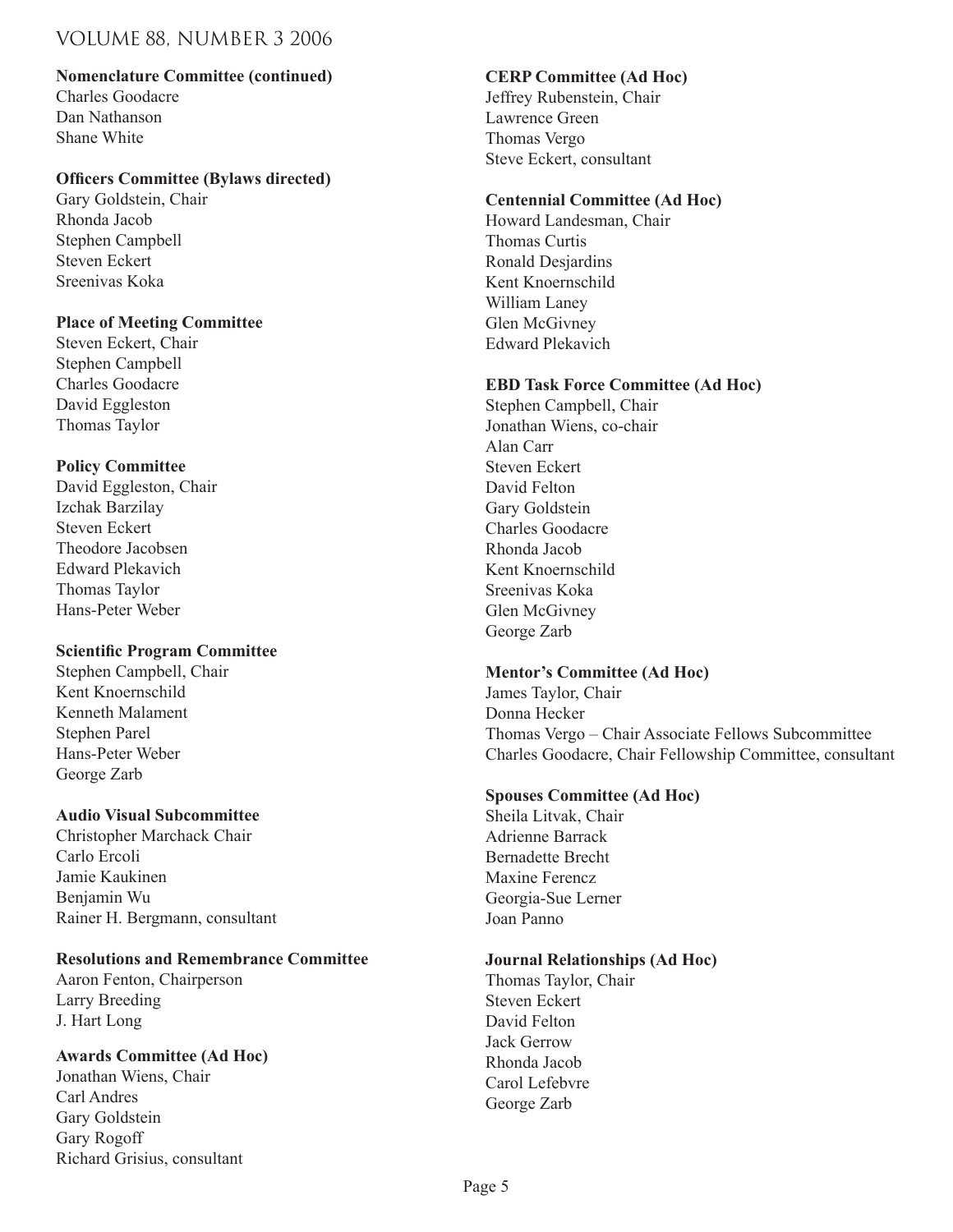#### **Continued from Page 1 Golden Gates**

meetings, Academy Fellow, Dr. Roy Yanase brought us another prosthodontic living-legend. Masahiro Kuwata allowed us to walk in his shoes as he recalled the story of how metal-ceramic restorations came to be. He kept us entertained with many wonderful stories and recollections. That presentation was followed by complementary talks on continuing competency and continuing education given by Dr. Brian Kucey and the team of Academy Fellow, Dr. Kent Knoernschild and Associate Fellow, Dr. John Zarb. Rounding out the morning program, Associate Fellow, Dr. Donna Hecker spoke about dental health and prosthodontic care within the Native American population. Associate Fellow, Dr. Lawrence Green reviewed the mechanisms for intrusion of natural teeth coupled to an implant restoration. Associate Fellow, Dr. Lily Garcia, shared with us her experiences providing prosthodontic treatment to an underserved population in rural Texas through a community-university partnership clinic, and lastly, Associate Fellow, Dr. Jamie Kaukinen updated us on successful business practices.

 The Wednesday evening social outing took us to the *North Beach Restaurant* followed by entertainment at a San Francisco trademark, *Beach Blanket Babylon*. The event was sponsored by Nobel Biocare USA. The restaurant had an interesting ambiance and provided an enjoyable dinner, while the evening's entertainment was slapstick fun at its best. The gathering of friends really is all that is required for having a great time.

 Thursday morning's scientific session reviewed decision making for

and restoration of the mutilated posterior dentition. Academy Fellow, Dr. Kenneth Malament brought us up to date with his discussion on various core materials and restoration design as it affects longevity. Dr. Malament was followed by Dr.'s Syngcuk Kim and Gerald Glickman, endodontists who shared surgical philosophy and rotary instrument technology. Academy Fellow, Dr. Steven Morgano, reviewed the literature for contemporary evidence based dentistry to help take some of the confusion out of restoring the pulpless tooth. Dr. Carl Driscoll reviewed luting agents and their selection. Finishing up the morning was Academy Fellow, Dr. Charles Goodacre who discussed the evidence for deciding whether to perform endodontic therapy or place an implant.

 The Presidential Reception and Installation Banquet were held on the mezzanine level of the Grand Hyatt San Francisco. Once again the planning and execution of the event by the Local Arrangements Committee certainly showed. President Jonathan Wiens introduced our next President, Dr. Gary Goldstein, as he was installed as our 84th Academy President. We also welcomed Dr. Rhonda Jacob as our new President Elect, Dr. Stephen Campbell as Vice President, Dr. Steven Eckert as Secretary-Treasurer and Dr. Sreenivas Koka as Recording Secretary.

 The last day of this year's meeting gave us a look at implant restorations, implant quality and implant failures. The presenters were Dr.'s Keith Ferro, Academy Fellow and Past President, George Zarb, and Asbjorn Jokstad. Academy Fellow, Dr. Sreenivas Koka presented some timely information on bisphosphonates and the occurrence of osteonecrosis of the jaws. Associate

## VOLUME 88, NUMBER 3 2006 AP NEWSLETTER

Fellow, Dr. Ben Wu showed us some cutting-edge research that directs the architecture of bone substitutes. Dr. Assad Mora demonstrated how chairside magnification has helped his practice of prosthodontics. The last presenter of the meeting was Academy Fellow, Dr. Steven Sadowsky who took a swing at some of the "cosmodentists" and shared some ideas for presenting a more balanced risk/benefit picture to our patients. We would like to thank the Scientific Program Committee, Chaired by President-Elect Dr. Rhonda Jacob for a fine assemblage of presenters during the meeting.

With the close of the 88<sup>th</sup> Annual Session we will have left San Francisco reinvigorated and refreshed and a little more capable of engaging our busy schedules again. Next year's session is in New York and it should be every bit as spectacular. See you next year.

## *AP Foundation*

Contributions and memorials should be made to the

> *Academy of Prosthodontics Foundation*

> > and sent to:

Clifford VanBlarcom DDS MSD 6834 Linden Prairie Village, KS 66208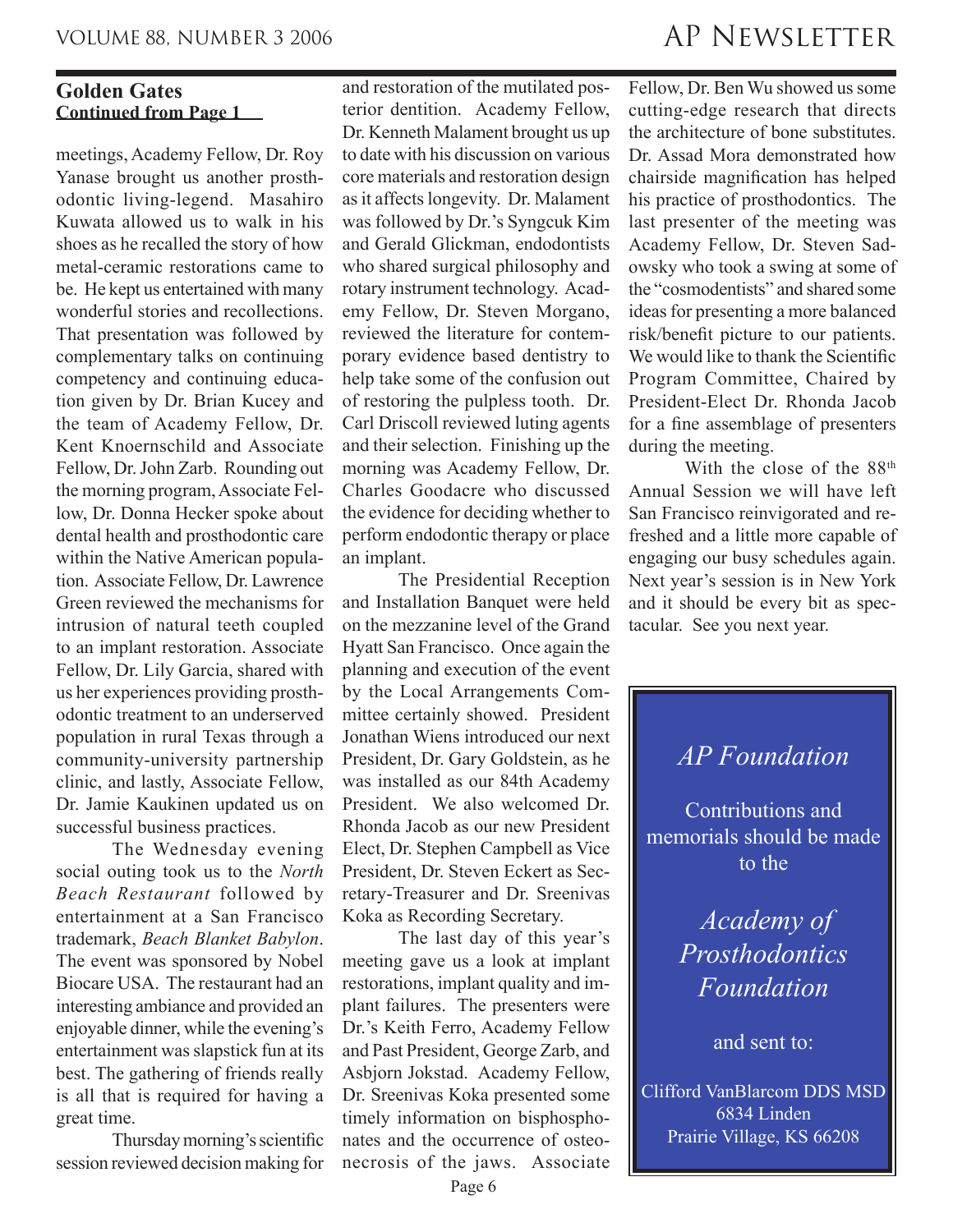## **One-on-One with Eric Rasmussen** by Sreenivas Koka

Trivia question: 50% of people in the US live within 50 miles of what place? Well, the answer is not New York (even though it may feel like it to a visitor). The answer to this question is…their birthplace. Academy Fellow Eric Rasmussen is one of this propinquity-exhibiting group. Born the fourth child of what would ultimately be a family of 8 brothers and sisters, Eric was raised in Madison, Wisconsin and attended the University of Wisconsin in Madison for his undergraduate studies. He returned to Madison to private practice after attending Marquette University in Milwaukee for dental

school and completing his prosthodontic graduate studies at the University of Minnesota in Minneapolis.

 Eric describes himself as always being interested in mechanics and how machines and objects of any kind were put together. As a child, he would take things apart to see how they were assembled and then enjoyed the challenge of reassemblage. He was also very interested in the materials

(metals) that were employed in different objects. Eric believes that it was this fascination that drew him to prosthodontics in dental school and to specializing in prosthodontics immediately after dental school. He was drawn to the combination of fabricating prostheses and the necessary understanding of how dental materials were engineered and best utilized. Given this background, it is not surprising that Eric's thesis work focused on the tensile strength of solder joints.

 Eric's introduction to the Academy of Prosthodontics necessitated a trip to Europe! When he was attending a Branemark training program in Gothenburg, Sweden in 1983, he met Academy Life Fellow Bill Laney while out to dinner. The two struck up a conversation and learned that not only did they live in neighboring states, but that they had summer homes in northwest Wisconsin that were only 9 miles apart. In 1985, Eric attended his first meeting Academy meeting in Hilton Head and presented the following year in Toronto with Academy Life Fellow Ronald Desjardins as his discusser. Having kept a low profile and his nose sufficiently clean, Eric was subsequently inducted into the Academy.

 The Academy's Outreach program is a principal mechanism by which



and allied health staff who are involved. Clearly, Eric's passion for this program symbolizes his commitment to using his professional training to address the needs of underserved communities.

 Eric's hobbies are varied. To me, Eric always seems to be calm and affable. Perhaps I should not have been surprised then, when he told me that he has been a practitioner of Tai Chi for over 12 years. Eric notes that Tai Chi helps with developing balance and core strength and with slowing down the body and the mind; Eric thinks of Tai Chi as "moving meditation". Other hobbies include welding. Eric took a



the Fellowship addresses its stated mission of service. Eric was one of the Academy Fellows who were involved in the first outreach program to Ada, Oklahoma. This initial experience was very successful and the initial caution on the part of the Academy and the Indian Health Service soon gave way to a realization that the Outreach program was a boon to both parties. Over the years, program locations have expanded to include Sitka and Juneau in Alaska, Browning in Montana, the Navajo tribe in Utah, and the Omaha tribe in Nebraska. Although each program has a unique feel, a common theme is the feeling of gratitude on behalf of patients and the feeling of satisfaction on behalf of dentists, technicians

course from a commercial sculptor and has learned the art of oxy-acetylene welding to create kinetic sculptures. Two of his sculptures are at his home in Madison and another resides at the cabin near Cable, Wisconsin. Eric states that he enjoys welding because "your imagination is the only thing that limits you…and the time to do it!" Eric is also an avid outdoorsman and enjoys Wisconsin winters by cross-country skiing

and skate skiing. His physical exertions are not limited to hobby time. Eric bicycles to his practice (and home again) every day he goes to work.

 Eric and his wife, Nanette, have three grown children. Erica, the eldest is a nurse; Nathan is a physician who is currently in his residency in urology; and Lauren is a Senior at (where else?) the University of Wisconsin studying Design. One grandson, Ty, makes life exciting for both grandparents.

 I finished up our interview with a burning question that all Badgers are discussing. Eric was emphatic with his answer: "Of course, Brett Favre should retire at the end of the season. He probably should have retired last year".